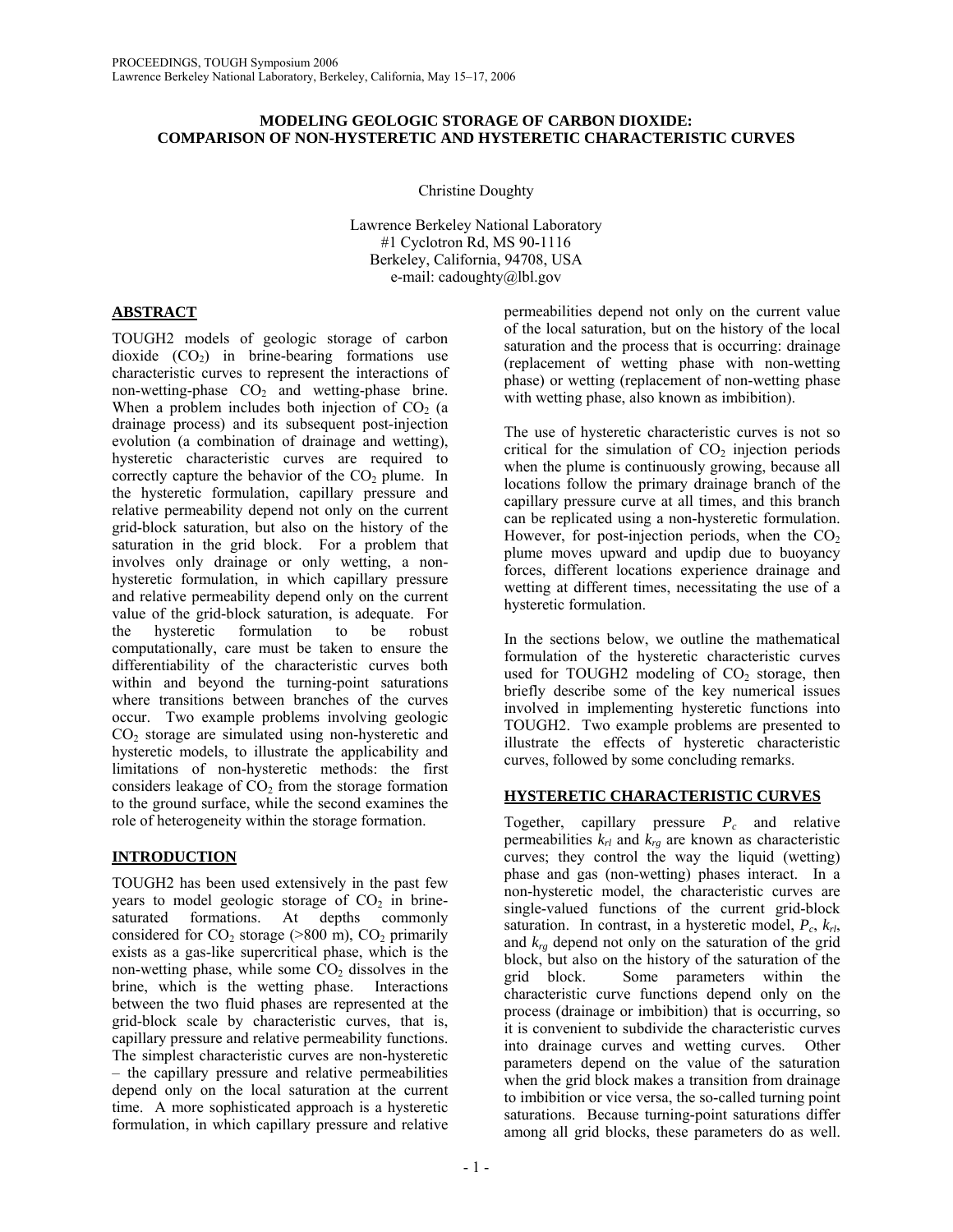The most critical parameter in the latter category is the residual gas saturation, denoted  $S_{gr}^{\Delta}$ , which is the saturation below which gas is immobile (i.e., the saturation below which immiscible  $CO<sub>2</sub>$  is trapped). Under drainage conditions,  $S_{gr}^{\Delta} = 0$ , but for imbibition,  $S_{gr}^{\Delta}$  increases as the turning-point saturation between the drainage curve and wetting curve, denoted  $S_i^{\Delta}$ , decreases. Thus, grid blocks that once contained the most  $CO<sub>2</sub>$  are those which trap the most  $CO<sub>2</sub>$ .

Suppose we begin with a brine-saturated formation  $(S_l = 1)$  and inject immiscible  $CO_2$ . As  $CO_2$  reaches each grid block, multiphase flow begins using a *P<sub>c</sub>* known as the primary drainage curve. Whenever liquid saturation increases in a given grid block, a transition is made to the first-order scanning wetting curve, which is interpolated between the primary drainage curve and the so-called primary wetting curve, using the value of  $S_i^{\Delta}$ . If liquid saturation decreases again, a transition is made to the secondorder scanning drainage curve, again obtained by interpolation, which is followed until either (a) liquid saturation drops below its previous minimum value,  $S_l^{\Delta}$ , at which point the primary drainage curve is again followed, or (b) liquid saturation again increases, at which point a transition is made to a higher-order scanning wetting curve. Figure 1 illustrates some typical hysteretic capillary pressure paths followed during a drainage/wetting sequence.



*Figure 1. Hysteretic capillary pressure paths for scenario (a) (left frame) and scenario (b) described in text. Each path begins at*   $S_l=1, P_c=0.$ 

The primary drainage and primary wetting curves are based on the van Genuchten (1980) capillary pressure function

$$
P_c = -\frac{1}{\alpha^{\gamma}} \left[ \left( \frac{S_l - S_{l_{\min}}}{1 - S_{gr}^{\Delta} - S_{l_{\min}}} \right)^{-\left( \frac{n^{\gamma}}{n^{\gamma} - 1} \right)} - 1 \right]^{(1/n^{\gamma})}, \quad (1)
$$

where γ denotes the branch (*d* for drainage, *w* for wetting) of the capillary pressure curve and  $\alpha$ ,  $S_{lmin}$ ,

and *n* are fitting parameters. For both primary and scanning drainage curves,  $S_{gr}^{\Delta}=0$ . For wetting curves,  $S_{gr}^{\Delta}$  is given by a modified version of the well-known Land (1969) equation as

$$
S_{_{sr}}^{\Delta} = \frac{(1 - S_t^{\Delta})}{1 + [1/S_{_{grmax}} - 1/(1 - S_{tr})](1 - S_t^{\Delta})}, \quad (2)
$$

where  $S_{lr}$  is the residual liquid saturation (the saturation below which the liquid phase is immobile, assumed to be a constant rock property),  $S_l^{\Delta}$  is the turning-point saturation for the transition from the primary drainage curve to the first-order wetting scanning curve, and  $S_{\text{grmax}}$  is taken as a function of porosity φ, obtained by fitting a wide range of sandstone data from the petroleum literature (M. Holtz, personal communication, 2002; Holtz, 2005)

$$
S_{\text{grmax}} = -0.3136 * \ln(\phi) - 0.1334. \tag{3}
$$

Note from Equation (2) that when  $S_l^{\Delta} = S_{lr}$  (complete drainage of the medium before wetting begins),  $S_{gr}^{\Delta}$  =  $S_{\text{grmax}}$  and that when  $S_l^{\Delta} \sim 1$  (only slight drainage before wetting begins),  $S_{gr}^{\Delta} \sim 0$ .

All together, four classes of capillary pressure curves are defined: the primary drainage and wetting curves, the first-order wetting scanning curve, the secondorder scanning drainage curve, and the third-order scanning wetting curve. Details of the interpolation procedure used to determine the scanning drainage and wetting curves are not reproduced here; they are based on the dependent domain theory of Mualem (1984) and their implementation in TOUGH2 is fully described in Finsterle et al. (1998) and Niemi and Bodvarsson (1988).

The relative permeability functions also include hysteretic effects arising from the trapped component of the gas phase that develops during wetting. These functions are taken from Parker and Lenhard (1987) and Lenhard and Parker (1987), who adapted them from the non-hysteretic expressions of van Genuchten (1980). As implemented in TOUGH2, the relative permeability functions are

$$
k_{rl} = \sqrt{\overline{S}_l} \left[ 1 - \left( 1 - \frac{\overline{S}_{gt}}{1 - \overline{S}_l^{\Delta}} \right) \left( 1 - (\overline{S}_l + \overline{S}_{gt})^{1/m} \right)^m - \left( \frac{\overline{S}_{gt}}{1 - \overline{S}_l^{\Delta}} \right) \left( 1 - (\overline{S}_l^{\Delta})^{1/m} \right)^m \right] \tag{4}
$$

$$
k_{rg} = (1 - \overline{S}_l - \overline{S}_{gt})^{1/3} (1 - (\overline{S}_l + \overline{S}_{gt})^{1/m})^m, \quad (5)
$$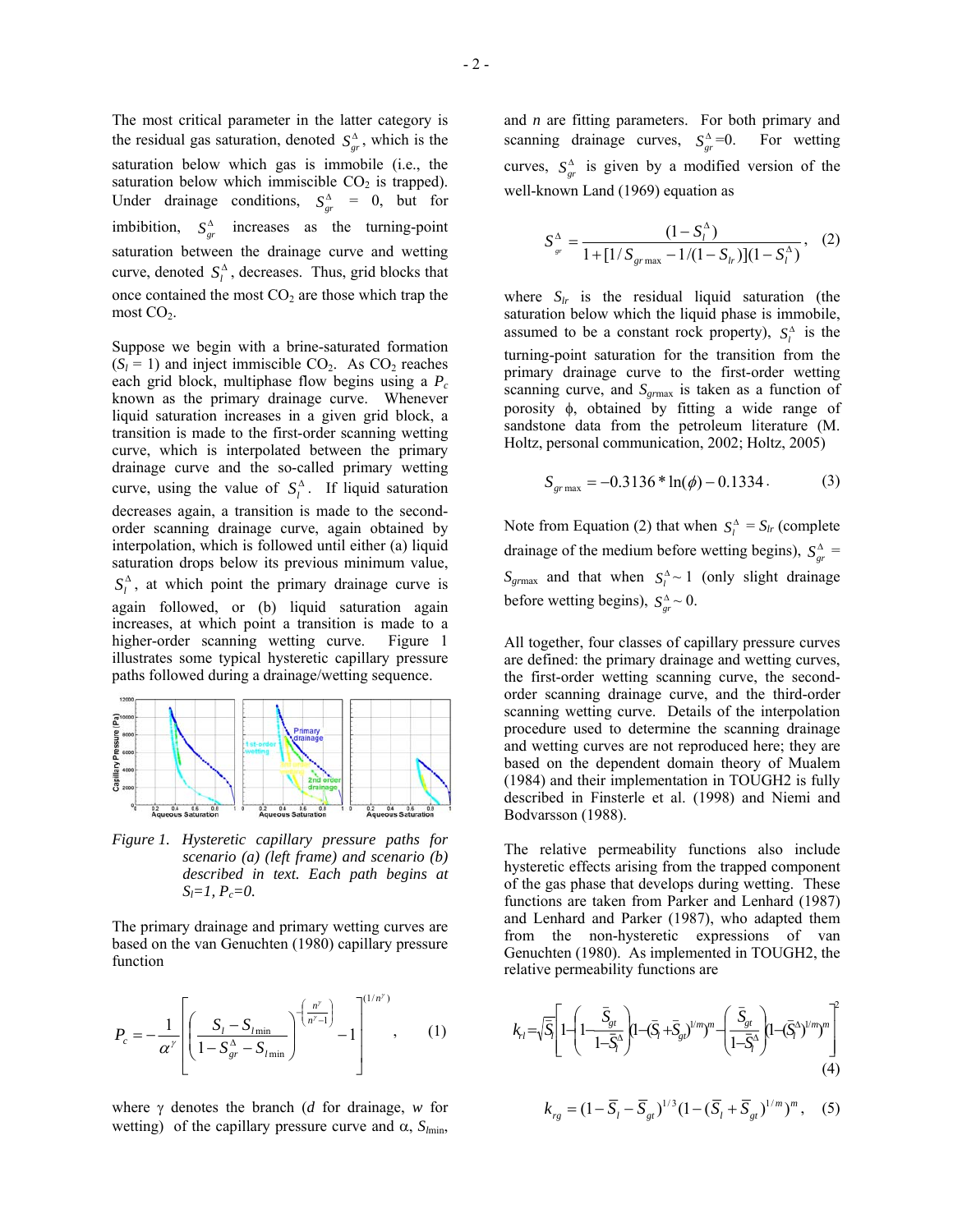where  $\overline{S}_l$  and  $\overline{S}_l^{\Delta}$  are effective values of liquid saturation  $S_l$  and turning point liquid saturation  $S_l^{\Delta}$ , respectively, normalized with respect to irreducible liquid-phase saturation *Slr*:

$$
\overline{S}_l = \frac{S_l - S_{lr}}{1 - S_{lr}}\tag{6}
$$

$$
\overline{S}_{l}^{\Delta} = \frac{S_{l}^{\Delta} - S_{lr}}{1 - S_{lr}}.
$$
\n(7)

The parameter  $\overline{S}_{at}$  is the effective value of the trapped gas-phase saturation, which is given by

$$
\overline{S}_{gt} = \frac{S_{gr}^{\Delta}(S_l - S_l^{\Delta})}{(1 - S_{lr})(1 - S_l^{\Delta} - S_{gr}^{\Delta})}.
$$
\n(8)

## **NUMERICAL MODEL DEVELOPMENT**

The hysteretic capillary pressure functions shown above were implemented in TOUGH in the late 1980's (Niemi and Bodvarsson, 1988) and hysteretic relative permeability functions were added to TOUGH2 (within iTOUGH2) about ten years later (Finsterle et al., 1998). However, the hysteretic model was not numerically efficient enough to be used for 2D or 3D CO<sub>2</sub> sequestration problems. One crucial modification that we made is to ensure that capillary pressure and relative permeability functions are continuous and differentiable within and beyond the turning-point saturations that bound the different branches of the curves. This is required because actual saturations may fall beyond the turning-point values due to dissolution of  $CO<sub>2</sub>$  or numerical effects. Additionally, an option has been added to delay branch transitions to the end of the time step. This has the effect of making the fully implicit timestepping normally employed by TOUGH2 partially explicit. With these modifications, hysteretic simulations are computationally competitive with non-hysteretic simulations.

## **APPLICATIONS**

Two problems related to  $CO<sub>2</sub>$  sequestration are simulated using both hysteretic and non-hysteretic formulations for characteristic curves. The first problem considers leakage of  $CO<sub>2</sub>$  from the storage formation to the ground surface, while the second examines the role of heterogeneity within the storage formation. The TOUGH2 equation of state package used for the present work is ECO2 (Pruess and Garcia, 2002), which considers water, CO<sub>2</sub>, and NaCl. Thermodynamic conditions include super- as well as sub-critical  $CO<sub>2</sub>$ , but for sub-critical

conditions, ECO2 does not distinguish liquid and gaseous  $CO<sub>2</sub>$ , and associated phase changes cannot be represented. Thus for sub-critical conditions encountered between the storage formation and the ground surface for the leakage problem, ECO2 can only model flow paths that do not cross the saturation line. This can be accomplished by choosing a relatively warm surface temperature to keep the geothermal gradient on the gas side of the saturation line, and considering slow enough flows so that the CO2 plume remains in near thermodynamic equilibrium with its surroundings, and thus remains close to the geothermal gradient.

#### **Leakage from Formation to Surface**

The model for this study is shown in Figure 2.  $CO<sub>2</sub>$ is injected into a porous formation 100 m thick located at a depth of 1000 m. The porosity of the formation is 28%, horizontal permeability is 200 md, and vertical permeability is 100 md. The base of the model is a closed boundary. Above the porous formation is an overburden, which extends to the surface. A range of properties has been considered for the overburden (Doughty and Myer, 2006), to study the fate of leaking  $CO<sub>2</sub>$  plumes, but here we just consider an overburden with the same properties as the storage formation itself.



*Figure 2. Schematic diagram of the first 400 m of the axisymmetric model for the leakage problem.* 

The numerical simulations were carried out using a 2D axisymmetric model composed of 61 layers each containing 41 grid blocks. All grid blocks are 20 m thick except for a few layers near the surface, which are thinner to better resolve surface arrival time. Radial grid block extent is 20 m out to a distance of 600 m, after which it steadily increases to produce an infinite-acting model.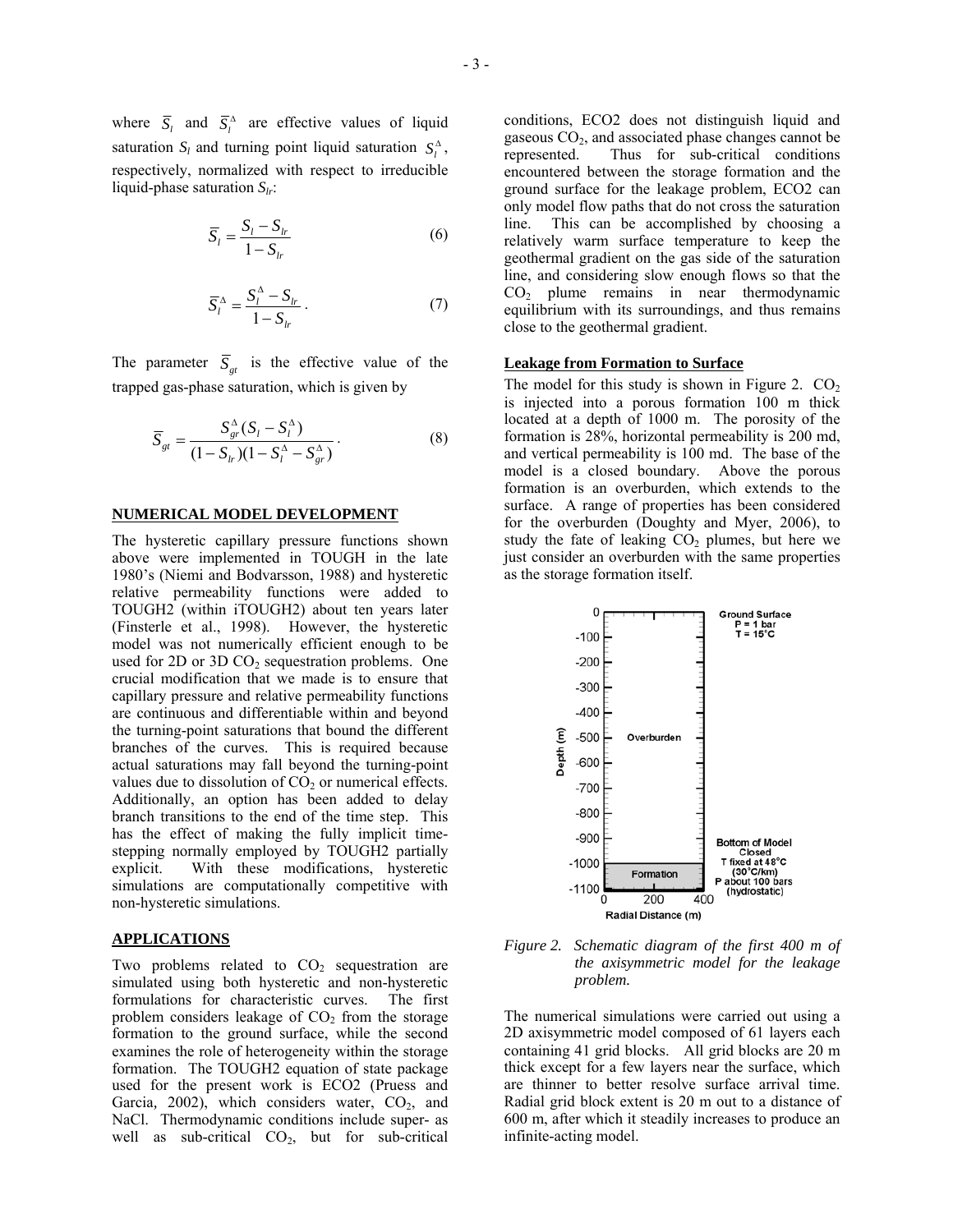Table 1 summarizes the material properties for the hysteretic model. Initially, the brine saturation is 100% everywhere in the model, pore pressure is hydrostatic with a pressure of 1 bar at the surface, and temperature follows the geothermal gradient of 30°C/km, with the temperature at the surface and base of the model held constant at  $15^{\circ}$ C and  $48^{\circ}$ C, respectively. The salinity of the pore water is assumed to be 100,000 ppm.

*Table 1. Material properties for hysteretic model for leakage example.* 

| <b>Property</b>                         | Value |
|-----------------------------------------|-------|
| Porosity $\phi$                         | 0.28  |
| Horizontal Permeability (md)            | 200   |
| Vertical Permeability (md)              | 100   |
| <b>Relative Permeability Parameters</b> |       |
| M                                       | 0.92  |
| $S_{lr}$                                | 0.30  |
| $S_{grmax}$                             | 0.25  |
| Capillary Pressure Parameters           |       |
| $1/\alpha$ (bars)                       | 0.133 |
|                                         | 17    |
|                                         | 0.03  |

The numerical simulations begin with injection of 900,000 tons of  $CO<sub>2</sub>$  into the porous formation at a constant rate of 30,000 tons per day for 30 days. This quantity of  $CO<sub>2</sub>$  corresponds roughly to the emissions of a 1,000 MW coal fired power plant for 30 days. After injection stops, the only driving force in the model tending to cause movement of the  $CO<sub>2</sub>$  is buoyancy. Simulations continue for 1,000 years.

In addition to the hysteretic model, two nonhysteretic models were also used for the leakage example problem. The non-hysteretic models use cubic relative permeability functions and the van Genuchten (1980) capillary pressure function. The first case has a large residual liquid saturation and a small residual gas saturation  $(S_h=0.3, S_{gr}=0.05)$ , which is believed to be appropriate for  $CO<sub>2</sub>$  injection periods, and creates a "slippery"  $CO<sub>2</sub>$  plume that moves easily through the formation with little trapping. The second case has a small residual liquid saturation and a large residual gas saturation  $(S_h=0.1,$  $S_{\text{gr}}$ =0.3), which is believed to be appropriate for the trailing edge of the  $CO<sub>2</sub>$  plume during the postinjection period, and produces a "sticky"  $CO<sub>2</sub>$  plume that traps substantial amounts of  $CO<sub>2</sub>$  as it moves.

Figure 3 shows snapshots of the free-phase  $CO<sub>2</sub>$ plumes at a series of times during the 1,000-year simulation period for the two non-hysteretic cases. Below depths of 700 m, the  $CO<sub>2</sub>$  is supercritical whereas above 700 m the  $CO<sub>2</sub>$  is gaseous. The fate of the  $CO<sub>2</sub>$  is very different for the two cases: the slippery plume reaches the surface within 10 years and most of the  $CO<sub>2</sub>$  escapes within 100 years, whereas the sticky plume never reaches the surface and remains entirely trapped indefinitely.

Figure 4 shows the  $CO<sub>2</sub>$  plume development for the hysteretic model. During the one-month injection period, the slippery non-hysteretic model and hysteretic model give similar results. Thereafter, neither non-hysteretic model fully captures the dynamics of plume evolution. The hysteretic model enables the leading edge of the plume, where drainage occurs and  $S_{gr}$  is small, to continue to advance, while the trailing edge of the plume, where imbibition occurs and  $S_{gr}$  is large, to remain largely trapped.



*Figure 3. CO2 plume evolution with non-hysteretic models. The single contour line shows*   $S_g=0$ .



*Figure 4. CO2 plume with hysteretic model. The single contour line shows*  $S<sub>g</sub>=0$ .

Figure 5 shows the capillary pressure and relative permeability paths followed for several locations in the  $CO<sub>2</sub>$  plume using the hysteretic model. All paths begin at  $S_l = 1$  along the primary drainage curve; the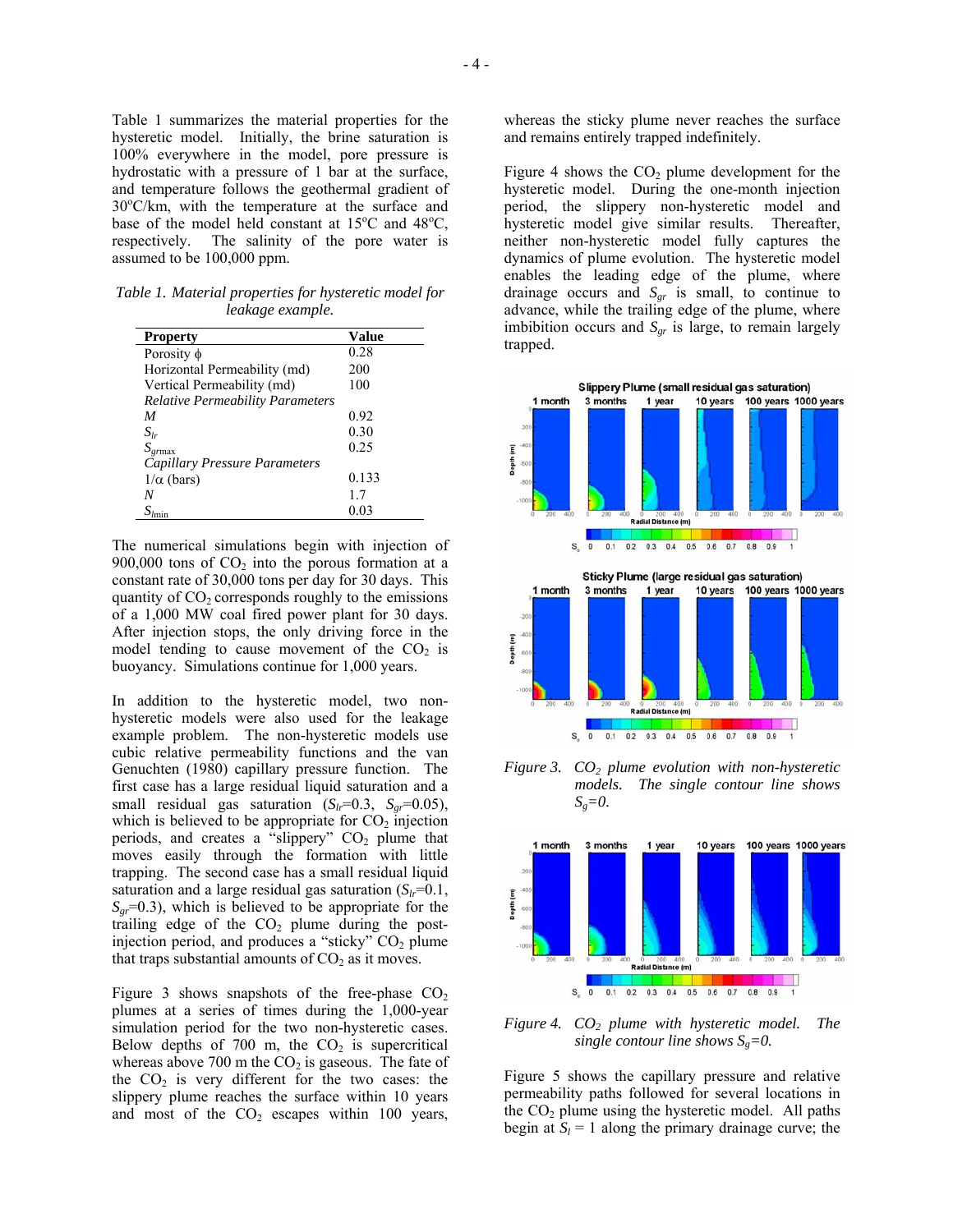transition to a wetting scanning curve occurs at  $S_l^{\Delta}$ (shown by arrows); as  $|Pc| \rightarrow 0$  on the wetting curves,  $S_l \rightarrow (1 - S_{gr}^{\Delta})$  (shown by black dots), with  $S_{gr}^{\Delta}$  given

by Equation (2). Thus grid blocks near the plume center, which get much drier during the injection period and therefore have a small  $S_l^{\Delta}$ , have a much larger  $S_{\alpha}^{\Delta}$ , and consequently trap more CO<sub>2</sub>, than do grid blocks that the plume barely reaches.



*Figure 5. Hysteretic capillary pressure (top) and relative permeability (bottom) paths for several locations within CO2 plume.* 

Figure 6 shows snapshots of the variable that identifies which branch of the capillary pressure curve is being followed: the primary drainage curve, the first-order wetting scanning curve, the secondorder drainage scanning curve, or the third-order wetting scanning curve. At one month (the end of the injection period), the entire plume is draining. At three months, the upper half of the plume is draining and the lower half is wetting. By one year, most of the plume is wetting, with only a narrow band right at the leading edge draining. Note that as a plume spreads out, gas saturation decreases, which is equivalent to wetting. Thus, even in the absence of movement, a spreading plume will be wetting. At



*Figure 6. Branches of capillary pressure curves for hysteretic model.* 

Figure 7 shows the time variation of the mass fraction of  $CO<sub>2</sub>$  in different forms (mobile, immobile, and dissolved) integrated over the entire model, for all three cases. Mass fraction is calculated by dividing the mass present at each time by the total amount of  $CO<sub>2</sub>$  injected. The immiscible and dissolved fractions sum to the total fraction, and the mobile and immobile fractions sum to the immiscible fraction. The total fraction remains one if the  $CO<sub>2</sub>$  plume does not reach the surface. It is clear that neither nonhysteretic model successfully reproduces the behavior shown by the hysteretic model, in which the quantity of mobile  $CO<sub>2</sub>$  is high during the injection period, but rapidly drops after injection ceases.



*Figure 7. Mass fractions of*  $CO<sub>2</sub>$  *in various forms, integrated over the entire model.*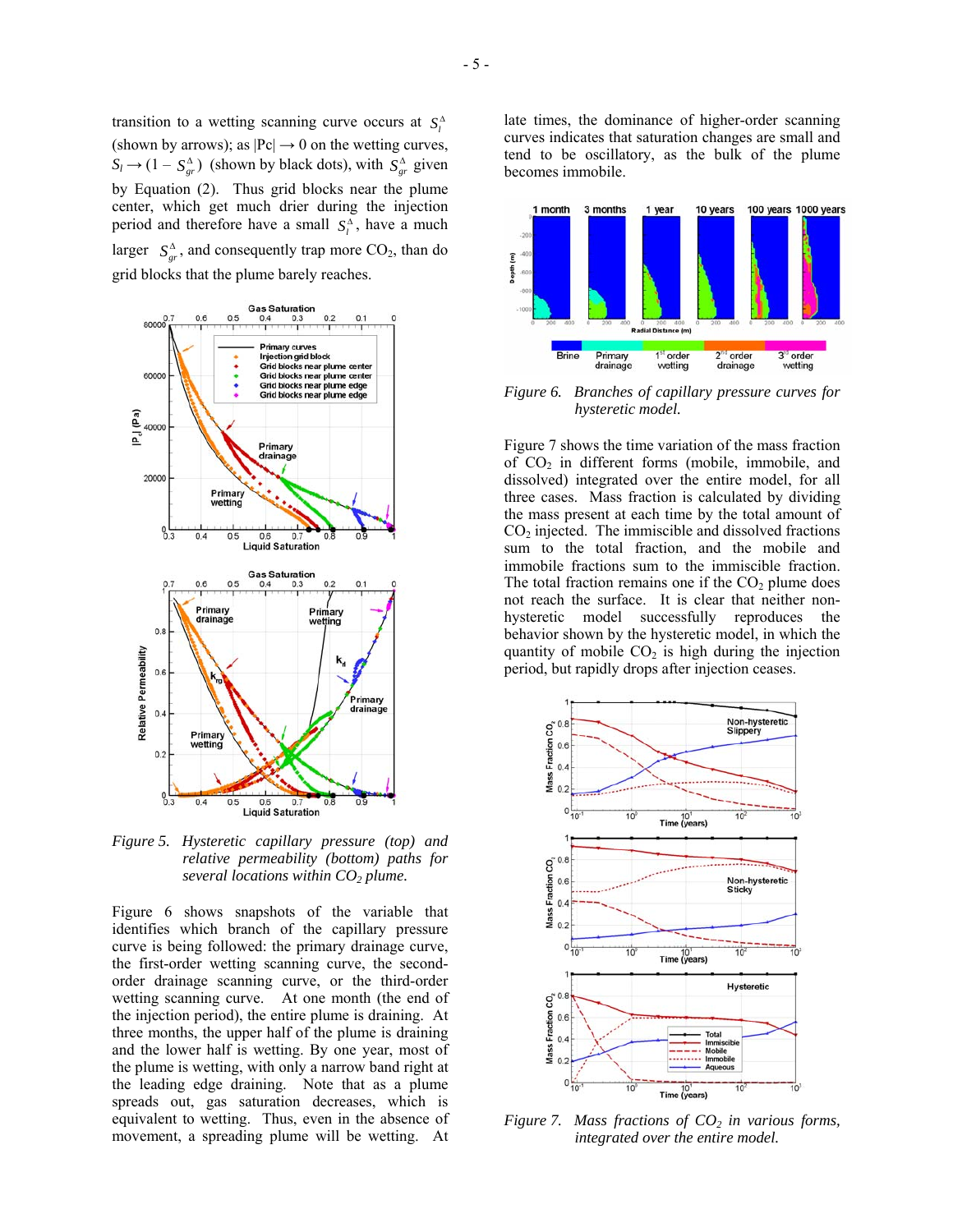## **Storage in a Heterogeneous Formation**

The second example problem considers  $CO<sub>2</sub>$  injection and storage into a heterogeneous formation representing a fluvial-deltaic geology, consisting primarily of high-permeability sands, intercut with low-permeability shales (Figure 8). The 1 km by 1 km by 100 m thick model is created stochastically based on well logs and a simplified conceptualization of the regional depositional setting (Doughty and Pruess, 2004). It has 30 layers, each containing 400 grid blocks. The top and bottom boundaries are closed, and the lateral boundaries are held at constant pressure. Injection of  $CO<sub>2</sub>$  occurs through a single well penetrating the lower half of the formation at a constant rate of 2000 tons per day for a period of 20 years, after which the evolution of the  $CO<sub>2</sub>$ distribution is followed for 80 years. The present study uses the same characteristic curves as for the leakage problem described previously.



*Figure 8. Cut-away view of the 3D model used for the heterogeneity problem. Horizontal permeability is shown for each material.* 

Figures 9 and 10 show the evolution of free-phase, supercritical  $CO<sub>2</sub>$  for non-hysteretic models for the slippery-plume case (small  $S_{gr}$ ) and sticky-plume case (large *Sgr*), respectively.



*Figure 9. CO2 plume evolution for non-hysteretic model, slippery-plume case (small Sgr.).* 



*Figure 10. CO2 plume evolution for non-hysteretic model, sticky-plume case (large S<sub>gr</sub>).* 

It is clear that the choice of  $S_{gr}$  has a strong impact on  $CO<sub>2</sub>$  behavior throughout the injection and subsequent rest periods. During the injection period, the sticky plume is much more compact than the slippery plume, with significantly higher values of gas saturation. After injection ends, much more of the free-phases  $CO<sub>2</sub>$  exits through the lateral boundaries of the model for the slippery plume than for the sticky plume.

Figure 11 shows the  $CO<sub>2</sub>$  plume for the hysteretic model. During the injection period, the hysteretic and non-hysteretic slippery-plume case give similar results, but during the post-injection rest period neither non-hysteretic model agrees closely with the hysteretic model.



*Figure 11. CO2 plume evolution for hysteretic model.* 

Interestingly, there is one location where  $CO<sub>2</sub>$ remains trapped for all three cases, near the top of the model at about  $x=200$  m,  $y=400$  m, in a pocket of sand surrounded by low-permeability shale (compare Figures 8, 9, 10, and 11). This suggests that where structural trapping mechanisms exist,  $CO<sub>2</sub>$  becomes trapped regardless of multi-phase flow effects, and it is not so critical how characteristic curves are defined. Conversely, where structural trapping is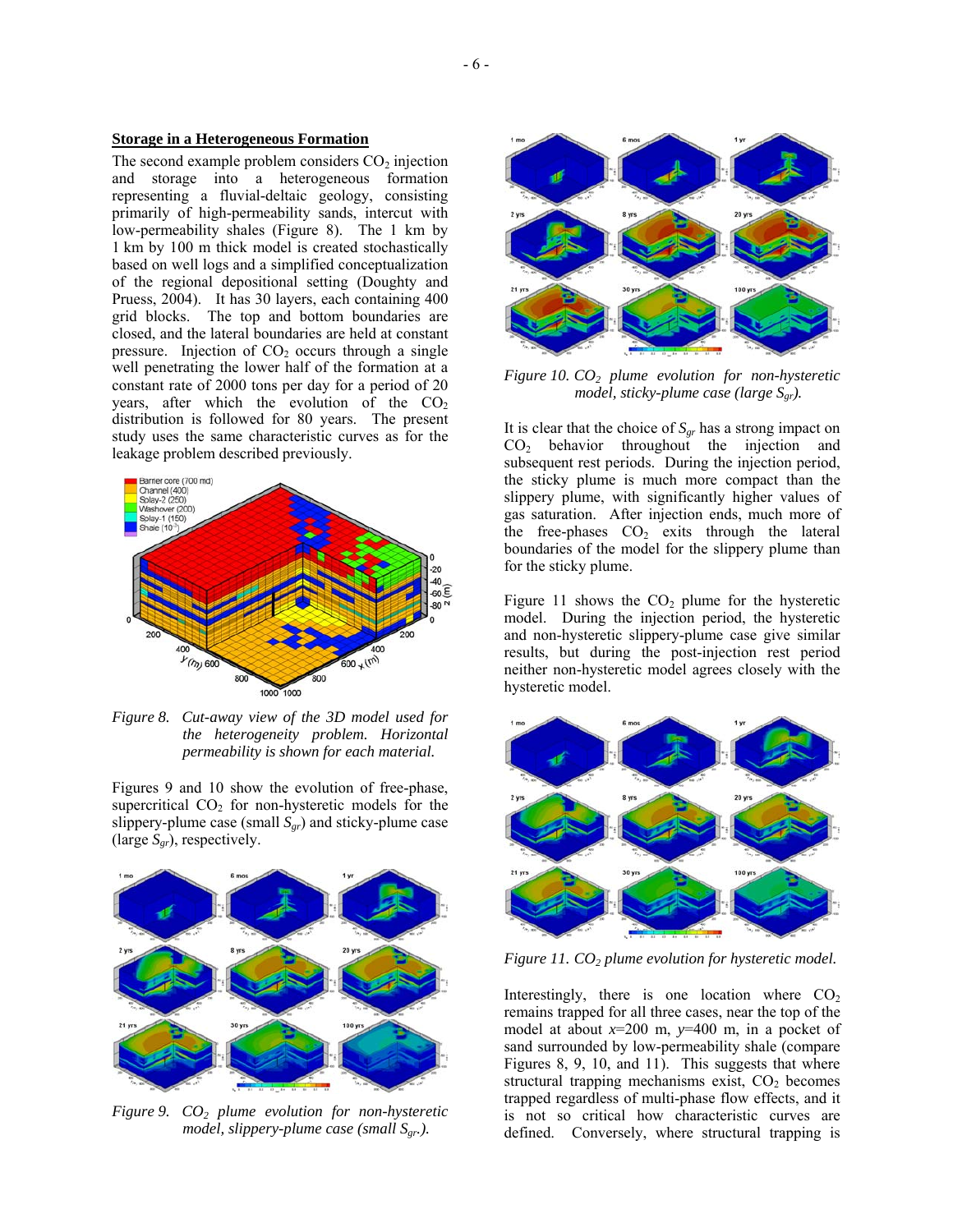absent (or uncertain), properly representing multiphase flow effects through characteristic curves becomes critical.

Figure 12 shows snapshots of the branches of the capillary pressure curve being followed for the hysteretic model, indicating which parts of the model are draining and wetting at various times. Unlike the leakage problem, here wetting begins before the injection period ends, a consequence of the subtle interplay between fluid flow and geologic heterogeneity. Most of the injection-period wetting occurs in the lower portion of the model, indicating that early in the injection period, flow into this region is greater than at later times. Thus, buoyancy-driven upward flow through gaps in the shale layers must increase with time. Such an increase is expected, as low-viscosity  $CO<sub>2</sub>$  replaces high-viscosity brine in the upper portion of the model.



*Figure 12. Branches of capillary pressure curves for hysteretic model.* 

Figure 13 shows the time variation of the mass of  $CO<sub>2</sub>$  in different forms (mobile, immobile, and dissolved) integrated over the entire model, for all three cases. A quasi-steady state develops by about 8 years into the injection period, in which  $CO<sub>2</sub>$ injection is approximately balanced by flow out the lateral boundaries of the model. Within about 10 years after the end of injection, the system again reaches a quasi-steady state, in which nearly all the  $CO<sub>2</sub>$  is immobile or dissolved. Neither non-hysteretic model produces the correct  $CO<sub>2</sub>$  masses throughout the entire simulation period. In particular, the nonhysteretic slippery-plume case underpredicts how much immiscible  $CO<sub>2</sub>$  can be stored, whereas the non-hysteretic sticky-plume case overpredicts it. Neither non-hysteretic model produces the sharp increase in immobile  $CO<sub>2</sub>$  that occurs when injection ends.



*Figure 13. Mass of CO<sub>2</sub> in various forms, integrated over the entire model.* 

## **CONCLUSIONS**

When a problem includes both injection of  $CO<sub>2</sub>$  (a drainage process) and its subsequent post-injection evolution (a combination of drainage and wetting), hysteretic models are required to correctly capture the behavior of the  $CO<sub>2</sub>$  plume. This is particularly true for geological settings where structural traps are absent or uncertain, and movement of  $CO<sub>2</sub>$  is controlled by the characteristic curves describing multi-phase flow effects.

## **ACKNOWLEDGMENT**

The careful reviews of Stefan Finsterle and Curt Oldenburg are gratefully appreciated. This work was supported by the ZERT (Zero Emissions Research and Technology) and GEO-SEQ programs, through the Assistant Secretary for Fossil Energy, Office of Coal and Power Systems through the National Energy Technology Laboratory, and by Lawrence Berkeley National Laboratory under Department of Energy Contract No. DE-AC02-05CH1123.